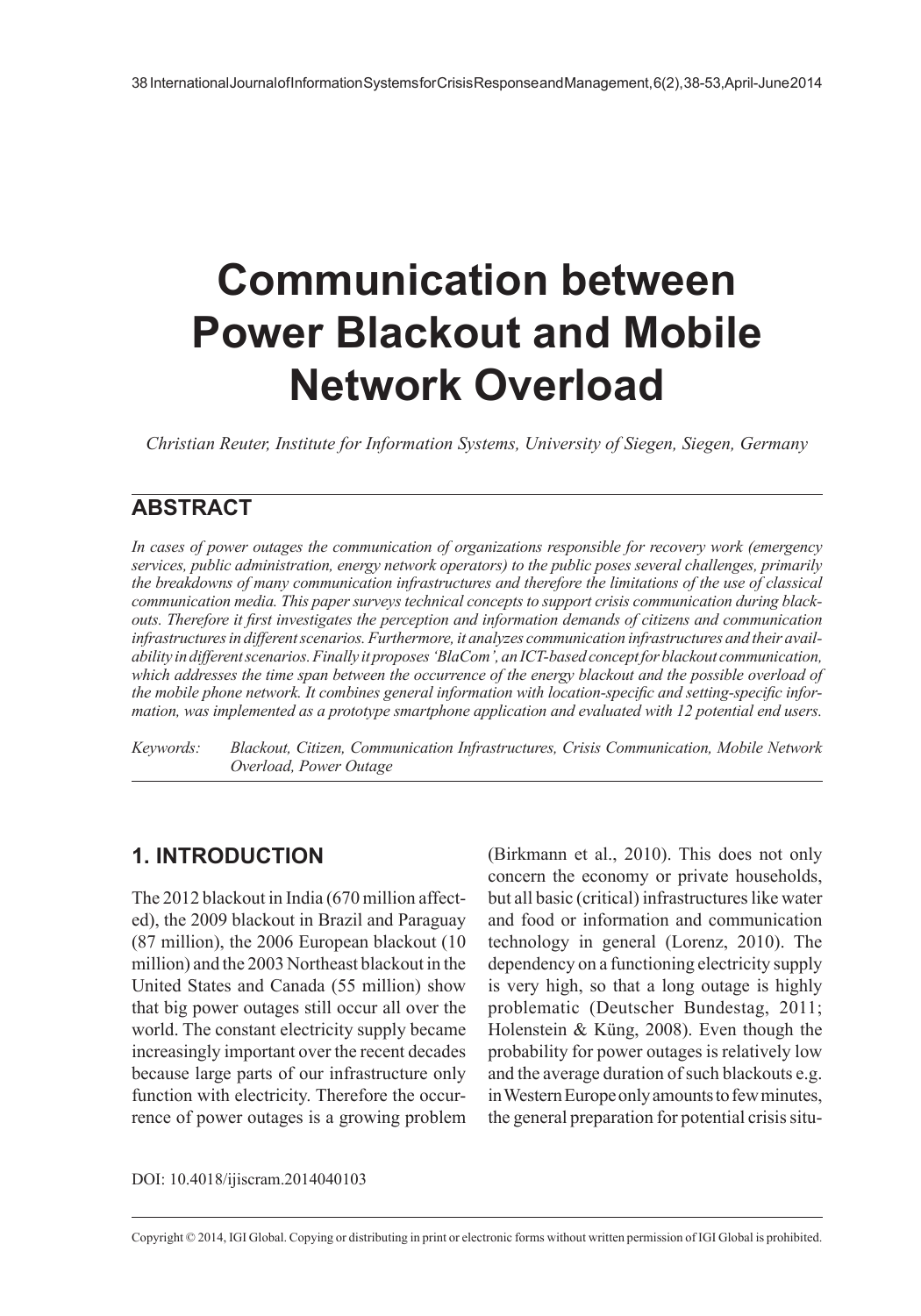*Figure 1. Focus of the study using the "crisis communication matrix" (Modified) (Reuter et al., 2012)*



ations is rather poor (Birkmann et al., 2010). If a power outage takes place, communication tools, and almost all further infrastructures, will fail after a certain time, which can entail serious consequences especially in the case of long outages (Deutscher Bundestag, 2011; Hiete et al., 2010). Such long blackouts do not only mean a physical, but also a psychological burden for the affected people (Volgger et al., 2006). Uncertainty and feelings of anxiety, as well as the need for information emerge.

In terms of the communication matrix for social software in crisis management (Reuter et al., 2012), four different cases for information and communication in such a situation can be distinguished (Figure 1) depending on a distinction of (a) organizations and the (b) public as the (i) sender and the (ii) receiver of information. On the inter-organizational level organizations of crisis response communicate with each other often using radio communication, which is less affected by working electricity due to emergency power units (bottom left). On the public level, citizens and volunteers communicate with each other in the real or via social media such as Twitter or Facebook (top right). This citizengenerated content is also being analyzed by crisis response organizations (bottom left). Besides the communication among the citizen, it is also

very important that organizations responsible for recovery work inform the public (top left)

This work focuses on crisis communication between authorities/organizations and the people affected by a power outage (citizens), as marked in Figure 1. It focuses on which and how crisis-related information should be provided to the public.

Based on a previous short paper (Reuter, 2013) this paper outlines the perception of the population, their demands for information as well as relevant communication media and their availability during power outages. Furthermore it presents an ICT-based prototypically implemented concept for crisis communication and the results of its evaluation. This paper reports from a project focusing on coping and recovery work during big to medium power outages (Wiedenhoefer et al., 2011). Therefore organizations responsible for recovery work and crisis communication, such as emergency services like the police and fire department and infrastructure suppliers, such as energy network operators, are part of the collaborative project aiming to improve both information sharing (Ley et al., 2014) as well as mobile collaboration (Reuter et al., 2014). However, the aim of this work is also to research how to provide the citizens with information about emergencies during power breakdowns, focusing on the time span between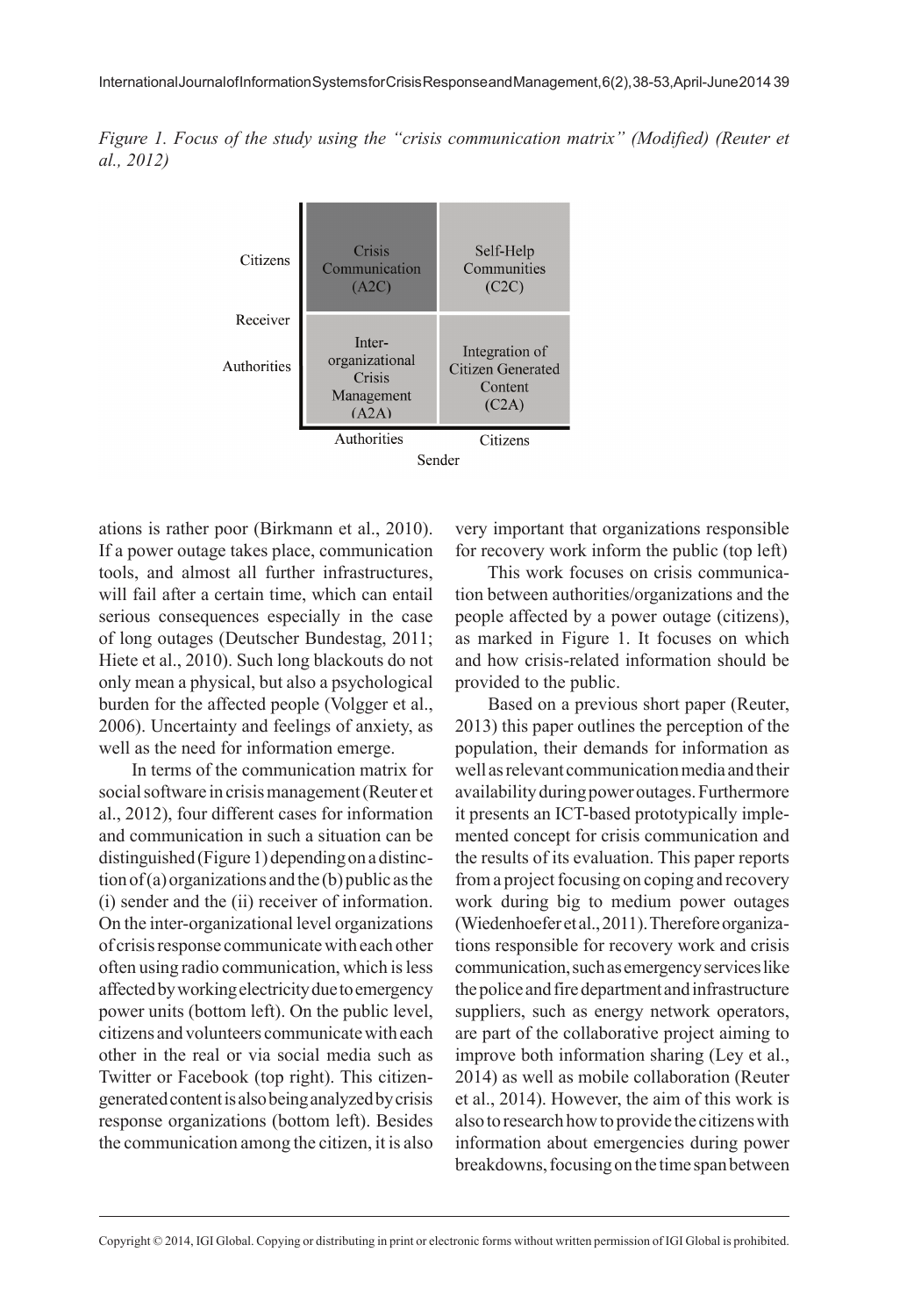the occurrence of the power blackout and the breakdown of communication infrastructures due to mobile network overload.

# **2. INFORMATION NEEDS IN POWER OUTAGES BY CITIZEN**

Because electricity has become indispensable in everyday life, there is a strong dependency on an intact supply infrastructure (Birkmann et al., 2010). Typically, citizens only notice the underlying infrastructure when the electricity supply fails and only then become aware of their dependency on electricity in their daily lives (Lorenz, 2010). Power outages are seen as annoying, but not as threatening. Furthermore, a functioning electricity supply is taken for granted – the possibility of a long power outage is not considered (Holenstein & Küng, 2008, 14). By putting an emphasize on a functioning electricity supply and by not taking possible consequences into consideration, the potential threat is underestimated (Birkmann et al., 2010, 82). Reflecting on such situations is seen as less important than dealing with daily problems (Quarantelli, 1999, 27). Moreover, the population's self-help capacity decreases because of its growing dependence on the electricity supply (Lorenz, 2010, 40). According to the German Federal Administration Office (Bundesverwaltungsamt, 2001) it can be assumed that self-protection will stagnate at the current low level.

From the citizen's perspective, the responsibility for civil protection lies with other actors, especially with the federal state. Those citizens who had to repeatedly deal with crisis situations are the only exception for practiced self-protection (Bundesverwaltungsamt, 2001). As a consequence, existing concepts for risk communication are widely unknown within the population (Helsloot & Beerens, 2009, 31; Lorenz, 2010, 38; Menski & Gardemann, 2008, 65). Memories of events, in which people were affected only slightly or for a short period of time, are often forgotten, so that no arrangements for better self-protection in the future are made

(Holenstein & Küng, 2008, 22; Menski & Gardemann, 2008, 5). Additionally, power outages are seen as unique incidents with the result that a repetition of such an incident is mentally out ruled by those affected (Lorenz, 2010, 31). The availability of groceries and drinking water in private households has decreased noticeably because of the permanent availability of these goods in stores. Keeping large quantities of food has become rare, especially in cities (Menski & Gardemann, 2008, 39). This can in part be explained by the absence of shortages in supply over recent decades. To sum up, it can be said that power outages seldom happen in Western Europe, so that the population is not aware of the risk of a long power outage and is not well prepared for such an incident.

Information is of great importance in such uncertain situations. Before and during power outages there are different information demands on behalf of the population. Before a crisis, information is necessary for sensitizing and crisis preparation. The awareness of a threat is essential for implementing prevention measures (Genen, 2009, 64). At first, citizens have to be informed about existing hazard potentials and their probabilities, and – if foreseeable – possible consequences. This makes a better preparation possible because citizens then have a rough idea of what to do when a crisis occurs (Volgger et al., 2006, 8). Especially recommendations regarding the preparation and assessment of the emerging threat are useful (Volgger et al., 2006, 16). The distribution of such information can take place in many different ways. Basic plans and instructions, including best practices, are a simple solution for emergencies. For this kind of information, Coombs (2009, 105) uses the term "instructing information". This is information that shows the people affected how to protect themselves. It is imperative that warnings are issued before a crisis occurs (Geenen, 2009, 64; Volgger et al., 2006, 16). For predictable crises, detailed warnings have to be announced on every channel available as early as possible. Thus, the citizens are given a time frame large enough for individual preparations.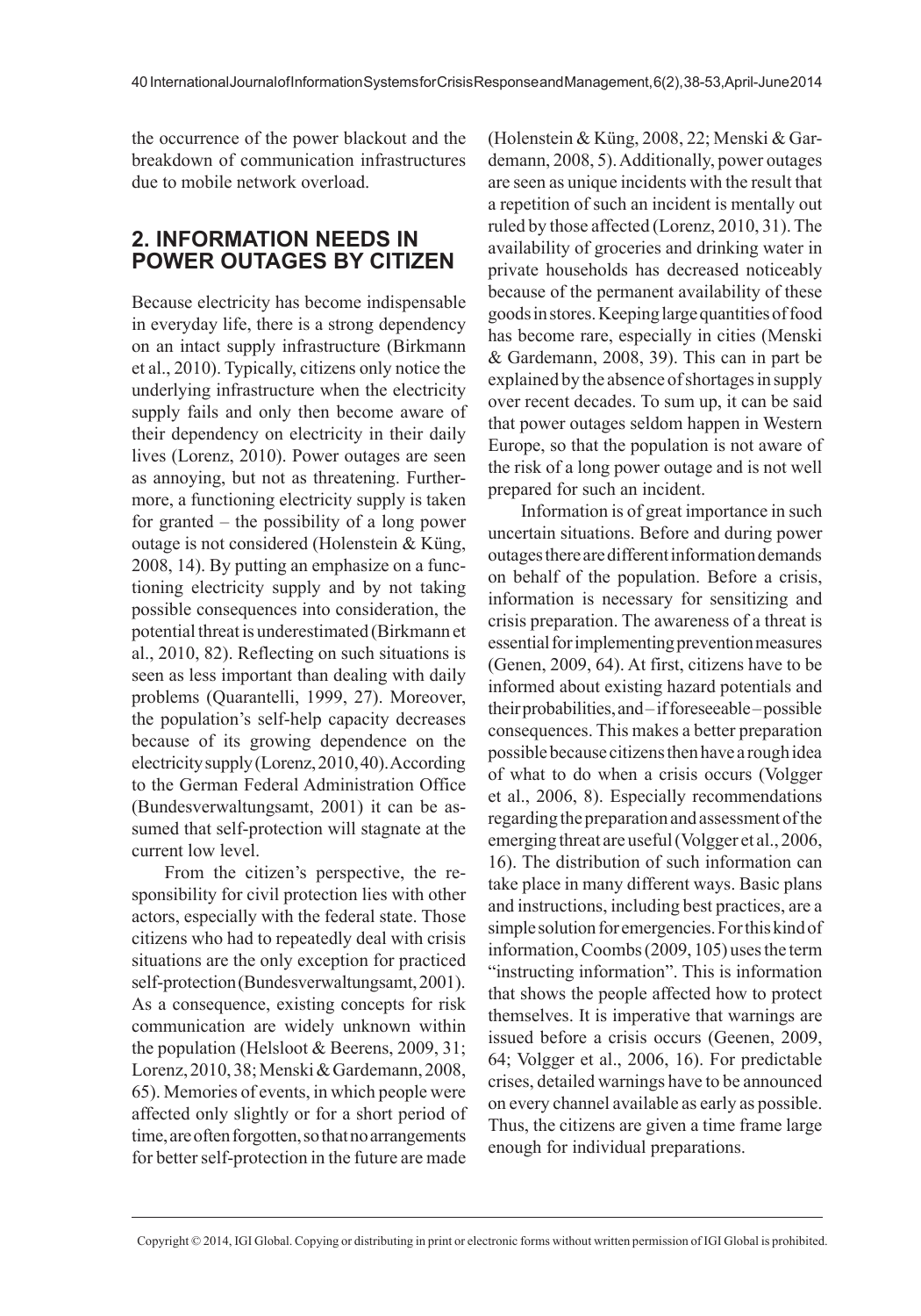During the crisis a demand for orientation information generally exists, so that those affected can comprehend the crisis situation. According to a network operator (Nilges et al., 2009) and an empirical study (Klauser et al., 2008, 3) a consistent and transparent provision of information to the population is necessary. The duration of the power outage is undoubtedly the most urgently needed piece of information. If this information is not available, at least an estimation of the time frame will be required in order to be able to better adjust to the new situation. If no information is passed on, the feeling of uncertainty – of being left alone – will intensify, especially in longer outages. If communication is generally possible but fails because of problem with the information transmission (e.g. hotline overload so that callers are redirected to unspecific recorded messages), those affected will quickly feel as if they are not being taken seriously (Klauser et al., 2008, 4). This is also the case when confronting affected citizens with standardized, unspecific information (Holenstein & Küng, 2008, 5). Because of failures in the pre-crisis communication, those affected will additionally also need all the information which should have been communicated in the context of risk communication. Thus, "instructing information" is required, which is adapted to the current crisis situation (Klauser et al., 2008, 5). According to Lorenz (2010, 29), the need of information should optimally correspond to the specific demand, as well as the existing fears and hardships of the population and also be as precise and detailed as possible. In case of longer power outages, there also exists an information demand for how to deal with scarce resources and how and where mutual help is necessary and possible. This information exchange requires dialogic forms of communication. However, this seems to be hardly realizable – especially for widespread and long power outages. Moreover, Coombs (2009, 106) mentions "adjusting information", which helps those affected to deal with the crisis situation psychologically. He also mentions the "golden hour", the response time of 60

minutes or less for first adjusting information. Klafft (2014) highlights current issues in crisis communication and alerting, such as strategies for the implementation of individualization in the alerting system as well as adaptive multichannel alerting.

To sum it up, the most information demands exist: (1) Warnings: Once a crisis is predictable for the crisis management, the affected population must be informed of possible damages and threats. (2) Crisis-related information: information about the duration, the area affected (i.e. the dimension of the crisis), as well as the cause (only conditional) in order to adjust to the crisis at best. (3) Communication channels: information about which communication channels can be used. Particularly in longer crises it is important to minimize the information deficit. Additionally, the citizens are told where precise information can be found (Geenen, 2009, 86).

#### **3. COMMUNICATION INFRASTRUCTURES AND THEIR AVAILABILITY DURING POWER OUTAGES**

The use of communication infrastructures is necessary to cover the citizens' information demands. The German Federal Parliament (Deutscher Bundestag, 2011, 4-6) analyzed the risks for modern societies in a widespread and long power outage, with the result that the consequences can be summed up to damages of severe quality because of the almost total dissemination of the living and working environment by electric driven devices. The consequences for information technology and telecommunication are expected to be dramatic. Regarding communication technology, a power outage can be divided into different scenarios broken down by duration (Deutscher Bundestag, 2011; Hiete et al., 2010). Here, a transceiver needs to be available.

Table 1 shows that major parts of the communication system are currently not suitable for long and widespread power outages. For short power outages, communication can be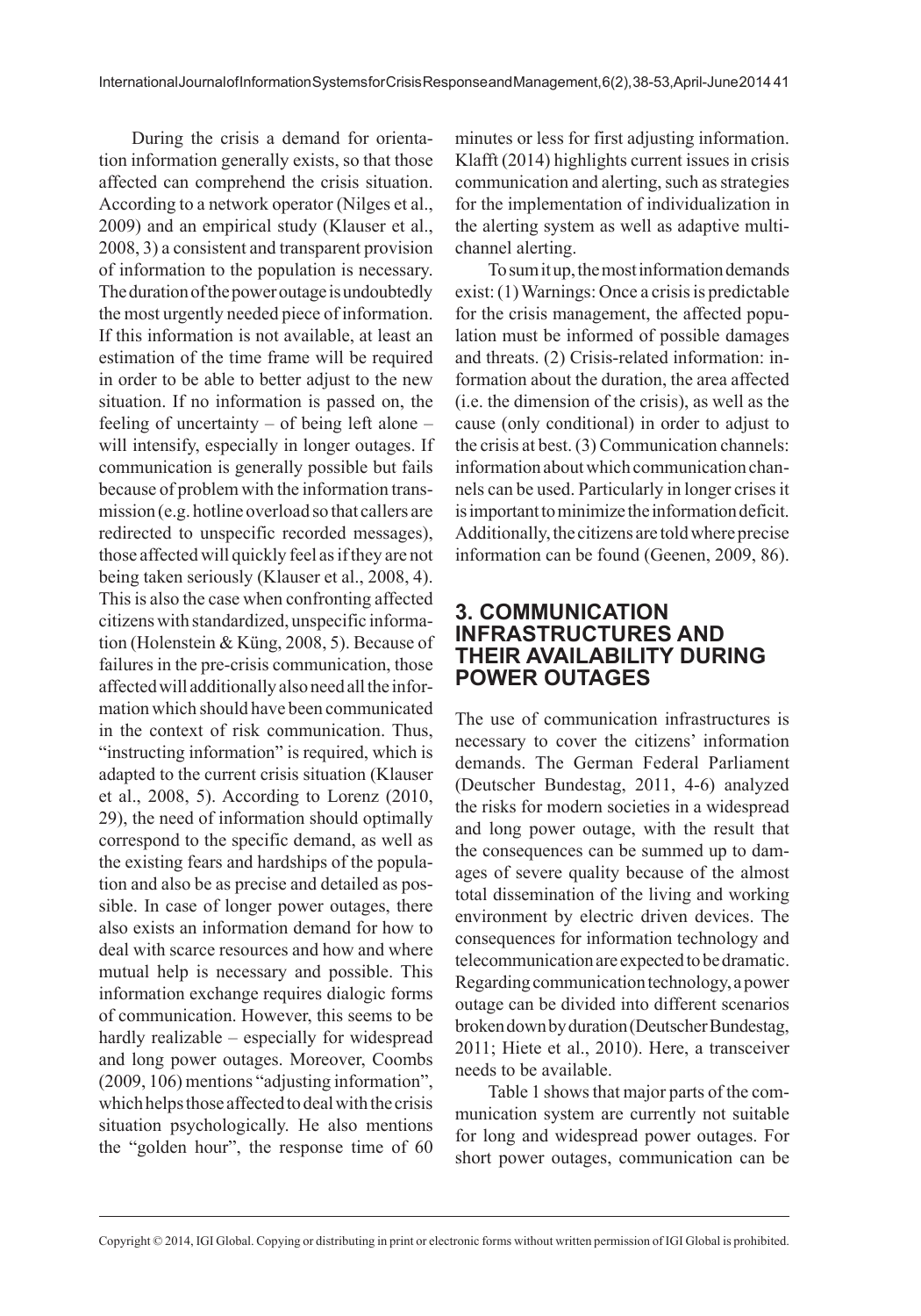| #              | <b>Medium</b>                                                           | <b>Scenario A</b><br>( <b>8h</b> ) | <b>Scenario 2</b><br>$(8-24h)$ | Scenario 3<br>( > 24h) |
|----------------|-------------------------------------------------------------------------|------------------------------------|--------------------------------|------------------------|
|                | Telephony                                                               | Yes, but maybe overloaded          | No                             | N <sub>0</sub>         |
| 2              | Cell phone                                                              | Yes, but maybe overloaded          | No                             | N <sub>0</sub>         |
| 3              | Internet (via cell phone)                                               | Yes, but maybe overloaded          | No                             | N <sub>0</sub>         |
| $1 - 3$        | (if telephone switch central office / base)<br>station is not affected) | Yes, but maybe overloaded          | Yes                            | Yes                    |
| $\overline{4}$ | Television                                                              | No.                                | No                             | N <sub>0</sub>         |
| 5              | Radio (battery-powered receiver unit<br>provided)                       | Yes                                | Yes                            | Yes                    |

*Table 1. Availability of media in different scenarios (Deutscher Bundestag, 2011)* 

ensured with the aid of analog telephony as well as battery-driven devices as long as the communication infrastructure is not damaged or overloaded. For locally restricted power outages, under certain circumstances, mobile telephony and mobile Internet connections can be maintained by surrounding base stations that are not affected by the outage. In every other scenario it can be assumed that technical dialogic communication is not possible (Deutscher Bundestag, 2011, 104).

In the area of *fixed-line telephony,* the digital devices will immediately stop working. The same is true for the base stations of *mobile networks*, whereas the mobile devices may still work for a few days, if they are fully charged. Nevertheless, a mobile network overload will most likely occur because of the increased traffic volume. Cell broadcast, a mobile technology allowing messages to be broadcasted to all mobile devices within the cell, is used by Wireless Emergency Alerts (WEA), a "public safety system that allows customers who own certain wireless phone models and other enabled mobile devices to receive geographically-targeted, text-like messages alerting them of imminent threats to safety in their area" (Federal Communications Commission, 2013). It is an initiative of the Federal Communications Commission (FCC), along with the Federal Emergency Management Agency (FEMA) and the wireless industry. However, in Germany cell broadcast

is currently not provided by telecommunication companies caused by the lack of appropriate business models<sup>1</sup>.

*Mass media* are available due to emergency power capacities (e.g. newspaper publishers); particularly radio, because it can also be received by battery-driven devices. According to Andersen and Spitzberg (2009, p.221), communication has to be redundant, both in the selection of the transmission media, as well as regarding the sources of information. Therefore, as many information channels as possible should be covered. Communication should also not only be run as a one-way communication. The *Radio Data System* (RDS), a data stream, which offers the standard functions of automatic program search and alternate frequencies through Traffic Message Channel (TMC), is used by navigation devices for traffic messages and is also broadcasted via radio. In the USA, such concepts already exist when using RDS for weather alerts and other potential emergencies. RDS can be extended by further services – the radio text can be transmitted, which consists of up to 64 characters, and can also be used for rudimental information. Over the years, however, the distribution of batteryoperable devices (transistor radios or corded telephones) has decreased; a fact which is often only realized during a power outage (Holenstein & Küng, 2008).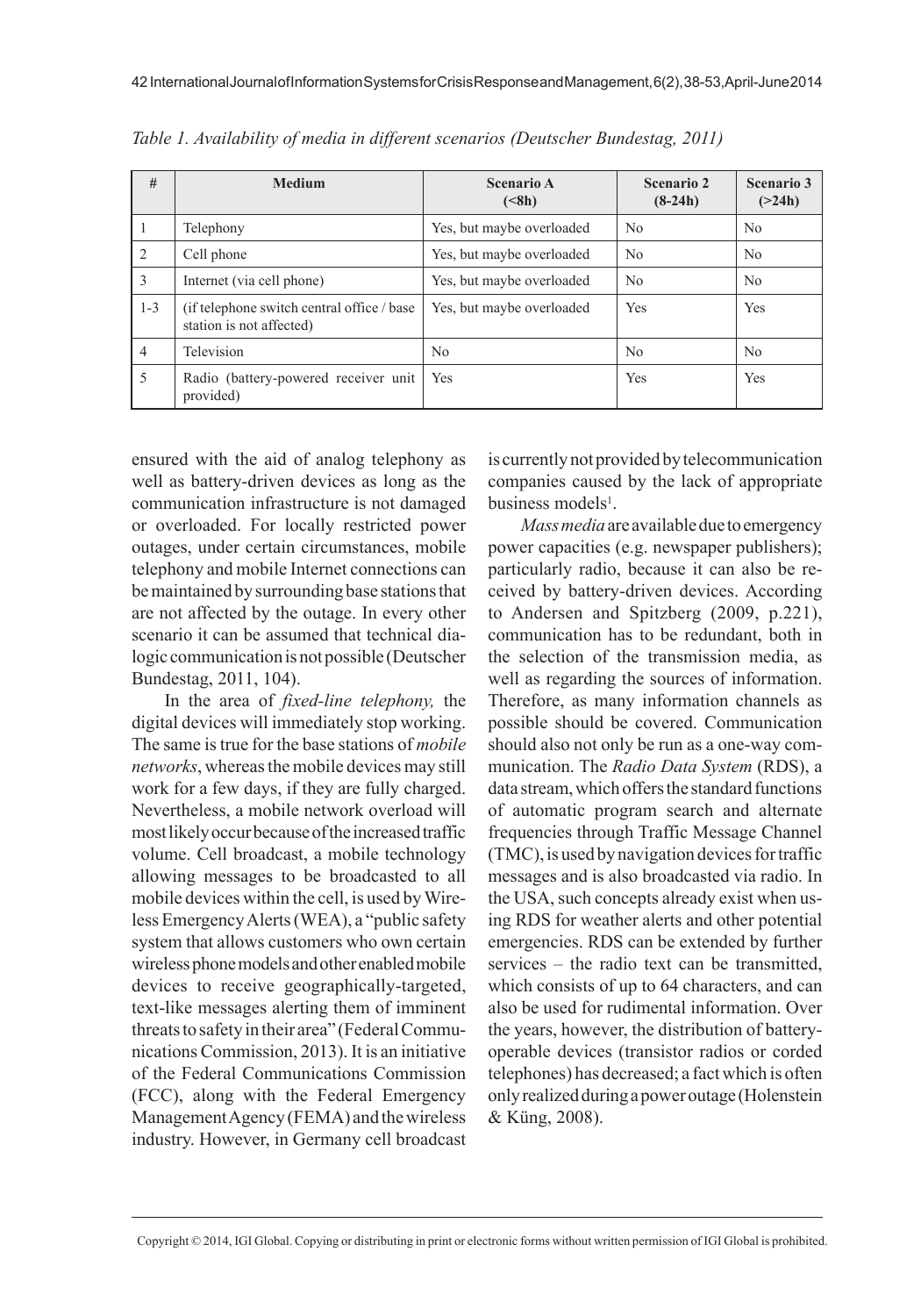Further capabilities to warn the population were decreased throughout the 1990s (Geenen, 2009, 98; Menski & Gardemann, 2008, 28). *Sirens* were taken out of service or were handed over to the communities and not all siren warning systems are equipped with an emergency power supply. Only about one third can be used for warning the population (Menski & Gardemann, 2008, 28). Additionally, Helsloot and Beerens (2009) present non-technical communication concepts, which could be utilized during power outages: vans equipped with speakers, flyers, information points and meetings. This is all necessary in order to be able to reach a high percentage of people.

Due to the *Internet* and its mobile use, a variety of different ways of communication are now available. Classic services, such as websites and e-mail exist and more recent social services available in a mobile version, are chats, microblogging services and social networking services, all of which are used in a crisis (Palen & Liu, 2007). Social media services are being implemented by individuals in a self-organizing activity (Reuter et al., 2013); however crisis management organizations can "take advantage [...] for their crisis response as long as they take precautions to maintain their proprietary data" (Jennex, 2010). Latonero & Shklovski (2011) present an example, where the Los Angeles Fire Department using Twitter for emergency management. By doing this, one way communication (broadcasting) as well as dialogic communication (e.g. answering questions) is realized. A journey with about 500 students researched the availability of social media during the 2011 San Diego/Southwest Blackout: "Contrary to expectations, the cell phone system did not have the expected availability, and as a result, users had a difficult time using social media to status/contact family and friends" (Jennex, 2012). Another study discusses the utilities' efforts to ensure communication in case of blackout during Y2K (Jennex, 2004): Concerning the preparations for ensuring communications a conclusion is to utilize multiple communication methods including wired and

wireless networks as well as the suggestion to do not solely reliability of the Internet. In order to make such communication also available during *power outages*, Hossmann et al. (2011) present a disaster mode of Twitter, which may allow communicate to continue in case of network outages by using short radio technologies. Al-Akkad et al. (2013) "examine challenges people face in situations of disrupted network infrastructures" and found that people "often make creative use of the remains of the technological landscape". They propose architectural qualities fostering resilient technology among self-exposure (wireless hotspots), short-lived interactions, graceful degradation, self-management and viral deployment. Semaan and Mark (2011) describe resilience through technology adaptation, e.g. unintended uses, in Iraq. Panitzek et al. (2012) propose an emergency switch for privately owned wireless routers, which allows wireless routers to transition to an emergency mode creating a supportive wireless mesh network. However, none of the concepts enables the comprehensive provision of information during power outages.

The number of crisis-specific *mobile applications* for iOS (MissionMode, 2012a) as well as Android (MissionMode, 2012b) is increasing (see Table 2). Besides general crisis applications, which enable an interactive display of catastrophes on a map ('Disaster Alert', 'Disaster Radar'), sharing information ('Real Time Warning'), collecting eyewitness reports ('EarShot'), or live broadcasts of emergency services and infrastructure providers ('EmergencyRadio'), there are applications, which send push-notifications when entering a current danger area ('Katwarn'). There are also many applications for special crisis situations, such as earthquakes (e.g. 'Earthquake Alert'), storms (e.g. 'Hurricane Tracker'), floods ('Flood Watch'), wild fires ('Wildfires'), or epidemics (e.g. 'HealthMap'). Furthermore applications with 'instructing information', such as a pocket reference for first responders including crisischecklists ('NIMS ICS Guide'), as well as for the purpose of prevention ('FEMA') exist. Google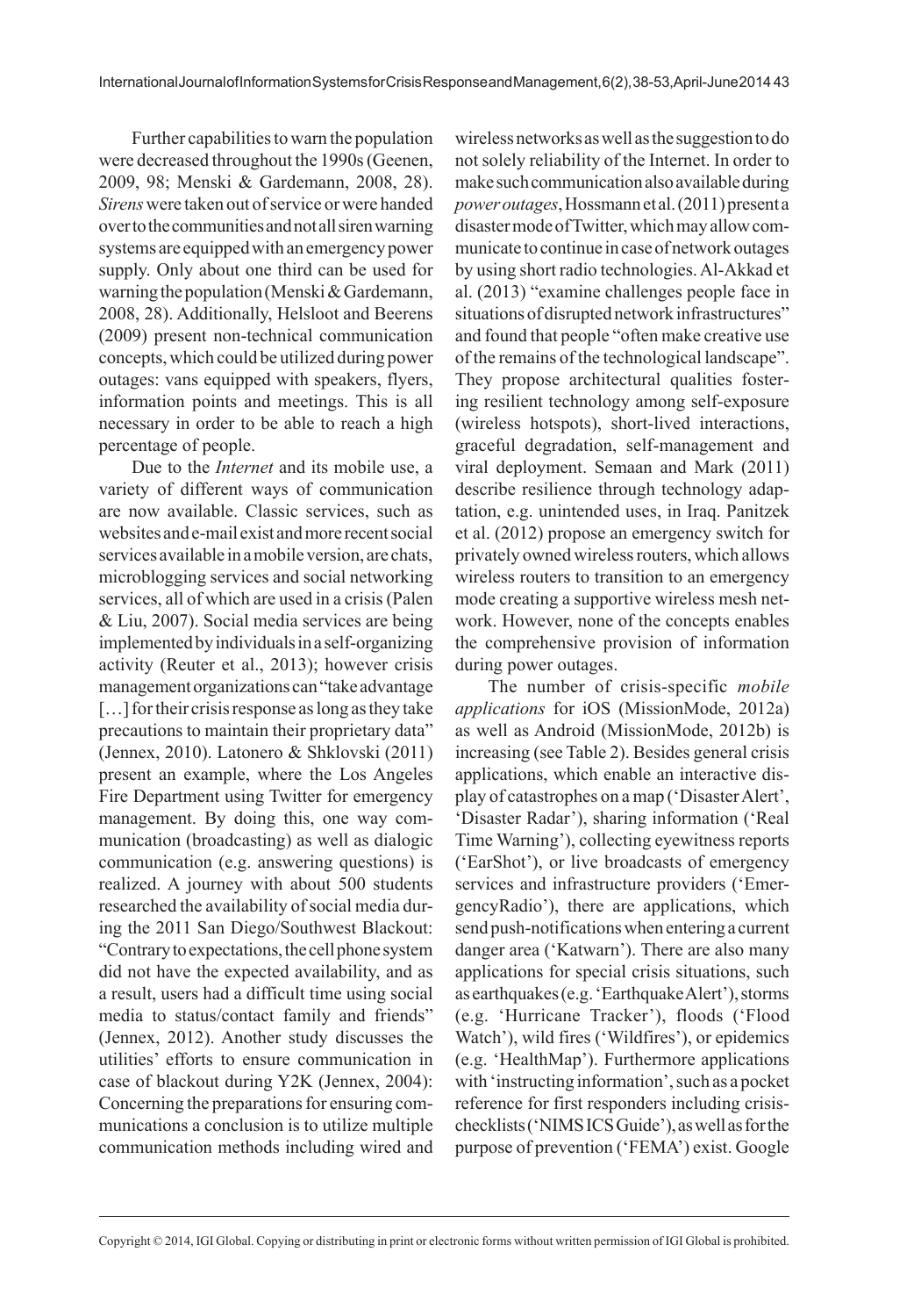| <b>Name</b>                    | iOS         | Andr.       | <b>Focus</b> | <b>Description/Speciality</b>                                                   |
|--------------------------------|-------------|-------------|--------------|---------------------------------------------------------------------------------|
| Centers for Disease<br>Control |             | $\mathbf x$ | Epidemic     | News, updates, extracts from social media                                       |
| Disaster Alert                 | $\mathbf X$ | $\mathbf x$ | Catastrophe  | List and interactive map for displaying catastrophes                            |
| Disaster Radar                 | $\mathbf x$ |             | Catastrophe  | Interactive map for displaying catastrophes globally                            |
| EarShot                        | X           |             | Eye witness  | Collecting eyewitness reports including pictures                                |
| Earthquake Alert               |             | $\mathbf x$ | Earthquakes  | Real-time information                                                           |
| Earthquake!                    |             | $\mathbf x$ | Earthquakes  | Information provided over the last 24 hours; display<br>on a map                |
| <b>Emergency Radio</b>         | $\mathbf X$ |             | Radio        | Live broadcast of emergency services and infrastructure<br>providers in the USA |
| <b>FEMA</b>                    | $\mathbf x$ |             | Instruction  | Information for prevention and crisis-checklists in crises                      |
| Flood Watch                    | X           |             | Floods       | Displaying floods with changing trends                                          |
| HealthMap                      |             | $\mathbf x$ | Epidemic     | Overview on epidemics, location-specific warnings                               |
| Hurricane Express              | $\mathbf X$ |             | Hurricane    | Data on storms in America, weather forecasts                                    |
| Hurricane Hound                |             | $\mathbf X$ | Hurricane    | Marking potential development regions                                           |
| Hurricane Tracker              | X           |             | Hurricane    | Live videos, localized information, warnings                                    |
| <b>KATWARN</b>                 |             | $\mathbf X$ | Danger       | Notification when entering a current danger area                                |
| <b>Latest Quakes</b>           |             | X           | Earthquakes  | Information on earthquakes including filtering option                           |
| <b>NIMS ICS Guide</b>          | X           | X           | Instruction  | Pocket reference for first responders, crisis-checklist                         |
| <b>OnGuard Weather Alerts</b>  |             | X           | Weather      | Location-specific weather alerts                                                |
| Outbreak Near Me               | $\mathbf x$ |             | Epidemic     | Real-time capturing of spread, submitting information                           |
| RadarScope                     | X           |             | Weather      | Overview on storms from 155 different radar information<br>sites                |
| Real time Warning              |             | $\mathbf x$ | Warning      | Crises worldwide including the option to share information                      |
| <b>Shelter View</b>            | $\mathbf X$ |             | Instruction  | Display of shelters (gymnasiums etc.)                                           |
| Storm Shield                   |             | $\mathbf x$ | Weather      | Weather information for storms                                                  |
| StormEye                       |             | $\mathbf x$ | Weather      | Displaying storms in the surroundings                                           |
| Tsunami Alert                  |             | X           | Tsunami      | Real-time alerts for tsunamis                                                   |
| Wildfires                      |             | $\mathbf x$ | Wildfires    | Message option: "I'm OK"                                                        |

*Table 2. Overview of mobile crisis applications for iOS and Android* 

Now and Maps forward automatic notifications for locally relevant warnings – independently from crisis-specific apps installed – for Android smartphones since the second quarter 2013. Applications, which explicitly consider the individual needs for information as well as the specifics of blackout situations, are currently not available.

## **4. 'BLACOM': CONCEPT FOR INTERNET-BASED BLACKOUT COMMUNICATION**

Although radio is undoubtedly the most reliable medium for information transmission, it currently cannot be used to meet target-groupspecific information demands (Deutscher Bundestag, 2011, 116). In addition the distribution of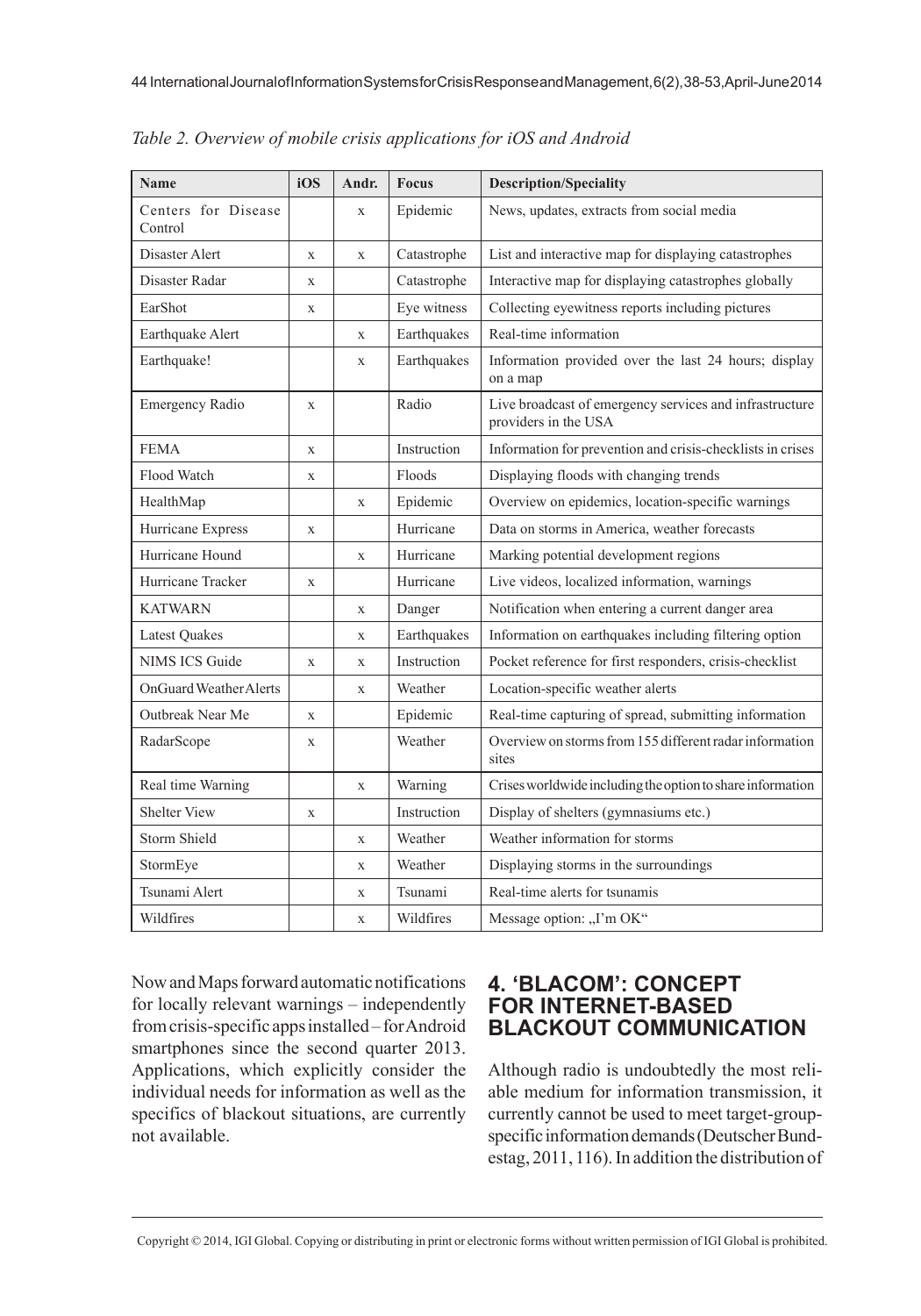*Figure 2. Blackout and its consequences for mobile communication to illustrate the time frame (own illustration)*



transistor radios independent from electricity is progressively decreasing (Holenstein & Küng, 2008). As depicted in the previous section, many communication media fail when power breaks down. Mobile communications are rudimentarily maintained through emergency power, whereas, however, rather unimportant base stations, which normally serve to optimize network coverage, are shut down, by which the network becomes overloaded more quickly for a large number of phone calls. Figure 2 clarifies this sequence by reference to a timeline. Because of the time span available between emergency power supply and the overload of mobile communications (punctured in Figure 2) the target-group-specific transmission of preferably small amounts of data compared to manual calls of the affected customers at power suppliers and emergency services is comprehensible and reasonable. Cell broadcast would be an additional way to inform all people, but it does not allow sending tailored information and is not available in Germany.

The aim of the concept is to cover the timespan between the occurrence of the power outage and the mobile network overload.

In order to address these points we have decided to conceptualize and implement an application for mobile-independent, batterypowered, internet-enabled smartphones and tablets. They are usually usable also after the actual communication channels fail and, at the same time, enable detailed and individual interaction. We aimed to proactively meet the information needs of the affected based on experiences of previous crises or trainings (Reuter et al., 2009) in order to reduce the amount of manual requests, which can become a quantitative problem for the respective emergency services (Ley et al., 2012). As a consequence the overload of the mobile communication network should be prolonged as long as possible by the decreased number of phone calls.

At this, the following core functionalities have to be considered:

#### **4.1. Feature A: Location-Specific Information**

Depending on the location a user needs different information. Providing him all information at any place might lead to information overload instead valuable information. As a first step, the concept intends to automatically locate the user. Of course the user has to allow the application to use the location based on sensors – if no location sensor is available it is possible to enter the location manually. Based on the location of the user location-specific crisis-related information (e.g. the duration of the outage or specific warnings, contact points in the surroundings, emergency accommodations, positions of hospitals nearby, help request) are given. The content of the messages might be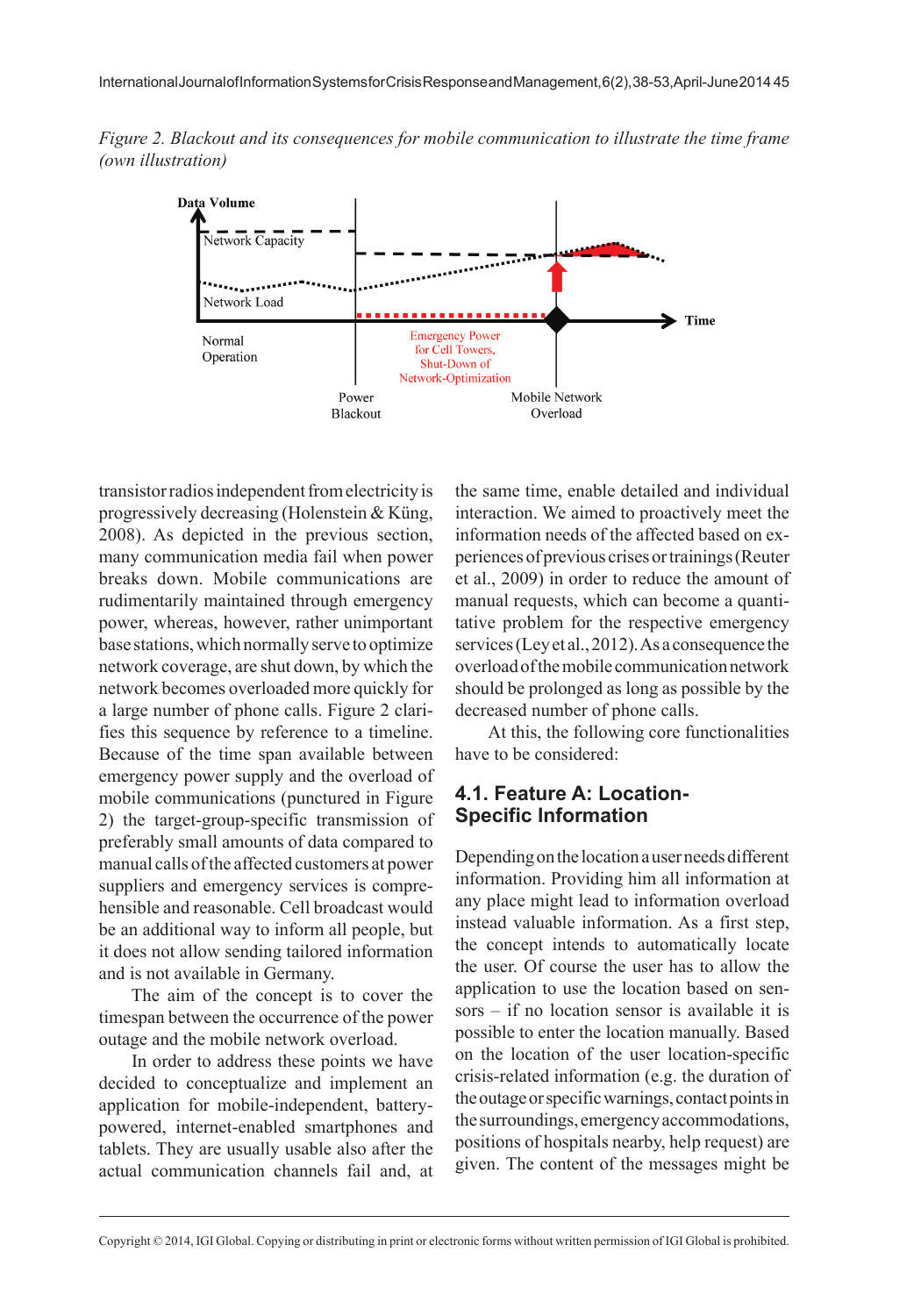

*Figure 3. Information depended on the (1) locations and (2) settings of the recipient (own figure)*

based on standardized libraries (Niebla et al., 2012). Energy network operators are willing to provide this information instead of having thousands of calls, which cannot be answered in that amount during power outages. With such information also the amount of information that needs to be transferred can be reduced. Furthermore energy network operators are not always willing to provide all citizens an overview about the supply rate of the whole area, but their specific situation.

#### **4.2. Feature B: Setting-Specific Information**

Information needs are not only based on the position but vary according to specific, individual requirements of each citizen. Such requirements result from, for instance, disease specifics (e.g. dialysis patient), family specifics (e.g. parents of young children) or demographic specifics (e.g. age) and implicate the necessity for targeted information supply. The concept contains an option to configure one's own profile in order to, for example, determine language, age and further parameters as well as to activate or deactivate special information types.

#### **4.3. Feature C: General Information**

Besides the characterization of location- and setting-specific information (Figure 3), which enables individual information supply, the category of general information is necessary as well. For instance, it consists of 'best practices', manuals or infrastructure information, which are permanently available in a further category.

#### **4.4. Feature D: Handling Network Breakdowns**

In order to be better prepared for blackouts the characteristics of such scenarios have to be considered. In case of energy breakdowns it is very likely that the mobile networks will also break down, at least after a certain time they are often not continuously available. A native smartphone application or an installed program has an advantage compared to a web site where information is always available once it is downloaded, even if the network breaks down. To assess the actuality, the time of the latest update (relevant for temporary power outages) should be displayed as well as the availability of new information. When the networks are available again new information should be downloaded directly and automatically prioritized.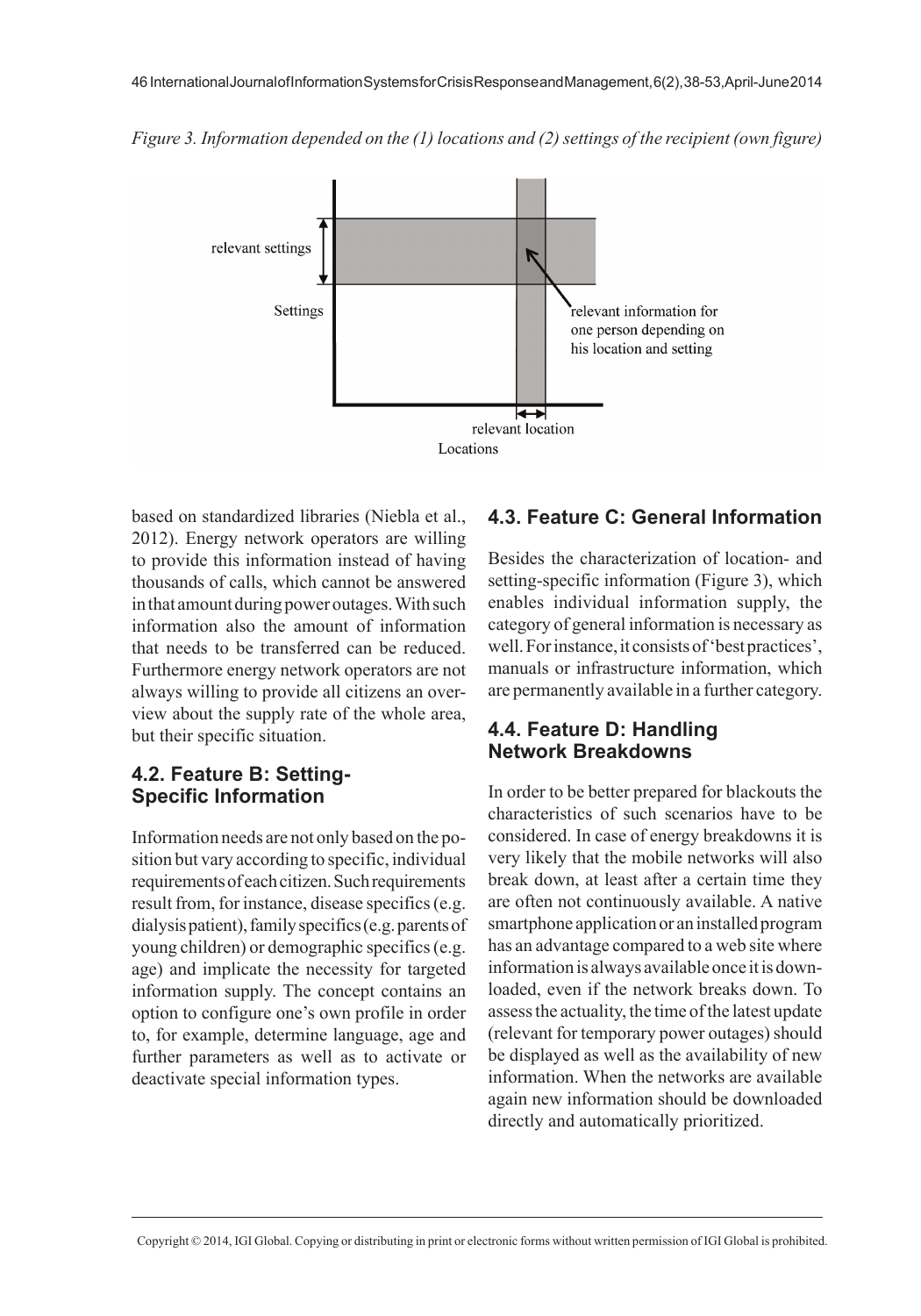*Figure 4. Screenshot of the prototypical application concept "BlaCom" for blackout communication*



## **4.5. Feature E: Integration of Emergency Services and Energy Network Operators**

To enable up-to-date information, a close connection to existing systems is necessary. Energy network operators might be motivated to provide information in order to relieve emergency services and overloaded hotlines from relatively uncritical problems.

## **5. DEVELOPMENT AND EVALUATION OF THE 'BLACOM'-PROTOTYPE**

In order to test the acceptance of the concept we have implemented a clickable prototype, which represents all functionalities but, however, in the first phase, does not have access to real-time information and contains pre-defined demo data (Figure 4).

The concept, implemented as a prototype, was evaluated in a qualitative summative evaluation that included 12 participants (Table 3) (duration: ∅ 35 minutes; bandwidth: 20-40 minutes). The participants were chosen based on previous knowledge regarding power outages and risk preparation, as well as technical understanding in order to be able to assess the operability and the benefit more profoundly, and availability. In the beginning, the possible problem scenario was explained to the users. Especially those problems that are often underestimated and forgotten and mainly occur during longer blackouts (e.g. the failures of inventory control systems or water supply) were mentioned. Afterwards, the main idea of the concept – information transmission as early as possible – and its functionality were presented. The participants were then told to use the prototype by themselves using the "thinking aloud" method (Nielsen, 1993). The evaluation was recorded and the statements were then classified and analyzed.

The evaluation consisted of three parts (Table 4): First, an introduction with the description of a blackout scenario and possible reasons, second, the presentation of the concept and a walkthrough of the prototype and third, questions related to the usability, usefulness of the categories, if the information is complete, the motivation of using it and perceived problems and suggested extensions.

# **5.1. Results of the Evaluation**

## *5.1.1. Why and How Long*

Throughout the evaluation, the information perceived as the most relevant, was that on the current crisis situation, especially about the duration and the scale: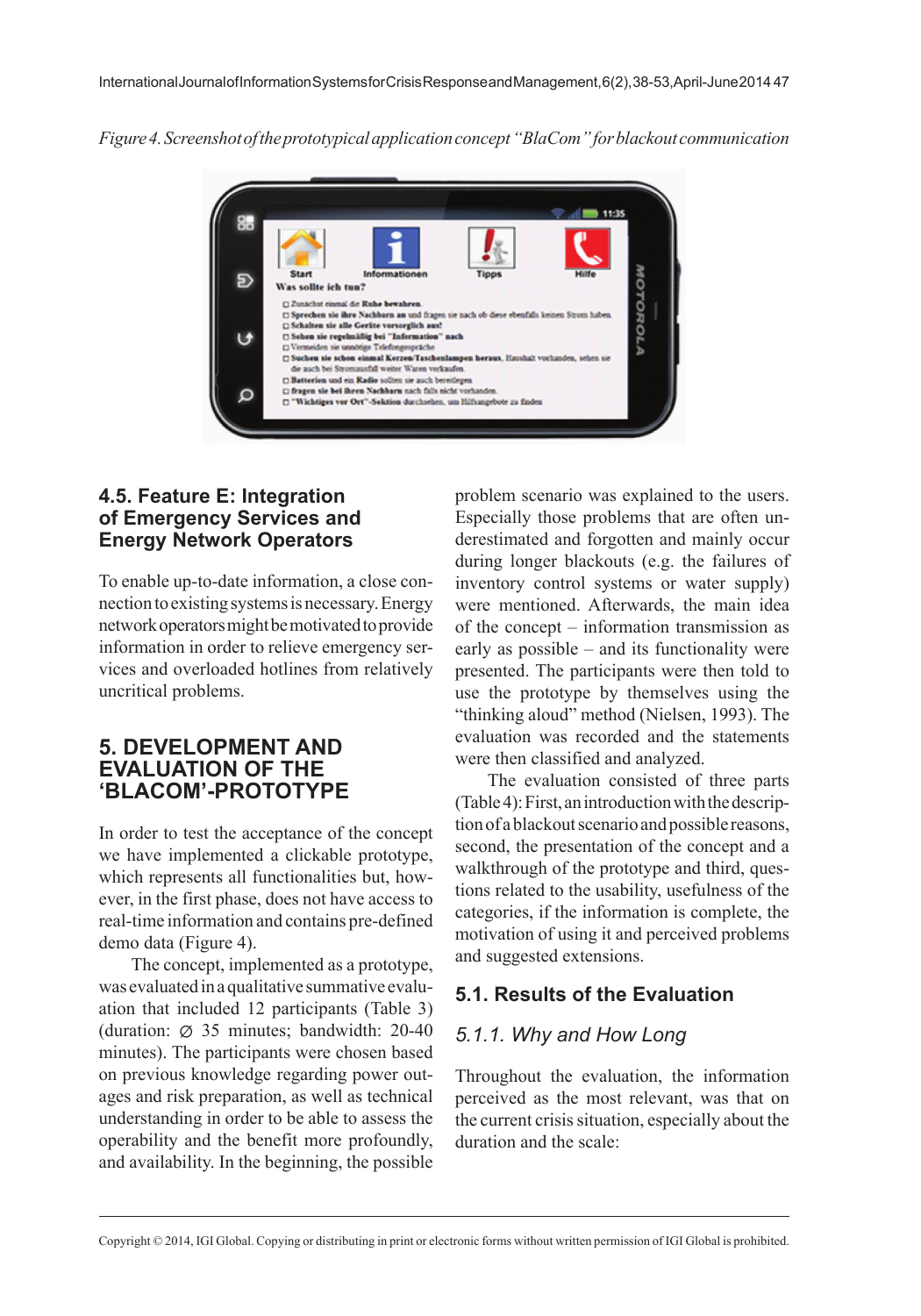| Participant    | Gender | Age | <b>Profession</b>                         |
|----------------|--------|-----|-------------------------------------------|
| E1             | male   | 56  | Master craftsman                          |
| E2             | female | 54  | Translator                                |
| E <sub>3</sub> | male   | 21  | <b>Student of Business Administration</b> |
| E4             | male   | 24  | <b>Student of Economics</b>               |
| E <sub>5</sub> | male   | 23  | Student of Civil Engineering              |
| E <sub>6</sub> | male   | 24  | <b>Student of Political Science</b>       |
| E7             | male   | 20  | Apprentice of cook                        |
| E8             | male   | 23  | Student of Information Systems            |
| E9             | male   | 23  | Student of Computer Science               |
| E10            | female | 25  | Student of Sociology                      |
| E11            | male   | 54  | Electrician                               |
| E12            | male   | 49  | Teacher                                   |

*Table 3. Overview about the participants of the qualitative summative evaluation* 

*Of course I want to know: why and how long? (E11, 35:15).*

The transparent presentation of this information at any time during the use was of great importance for the participants: "*What is definitely good here is that the* [name of the] *incident is* transparent *here every time*" (E4, 22:00). It was emphasized that, particularly in the area of the behavior tips and the current information, the conciseness of the statement is vital: "*At a first glance, I want to see what it is about*" (E1). The information should be as short as possible, that is to say with little text, only highlighting the central information in the area of the behavior tips was considered good and necessary (E1, E2).

#### *5.1.2. Local Help and Volunteer Services*

Another participant introduced the aspect of self-help / volunteerism (E6, 22:45). With this, a further category for local help services driven by citizens could be added. Examples for such a service could be childcare or shelter offered by private persons. At the same time, however, it was suggested that such help services should

be managed centrally: citizens could offer their help via central information points and would then be added to the system. Moreover, it should be considered if, besides the information category, the other categories could also be updated during an incident (E4, 26:00). Then it would be foreseeable if emergency shelters were occupied or if further telephone numbers were added.

## *5.1.3. No Motivation of Using the System before Crisis*

Only a few participants were interested in using the program and in already receive information before a crisis:

*Electricity comes from the socket. It has always come from there. In order to create a motivation one would have to deliberately turn off the electricity every now and again. Illusionistic indeed, but probably the only way (E11, 29:15).* 

Statements from several participants mirrored the tendencies mentioned in the literature, to not, or only seldom deal with a crisis before it happens: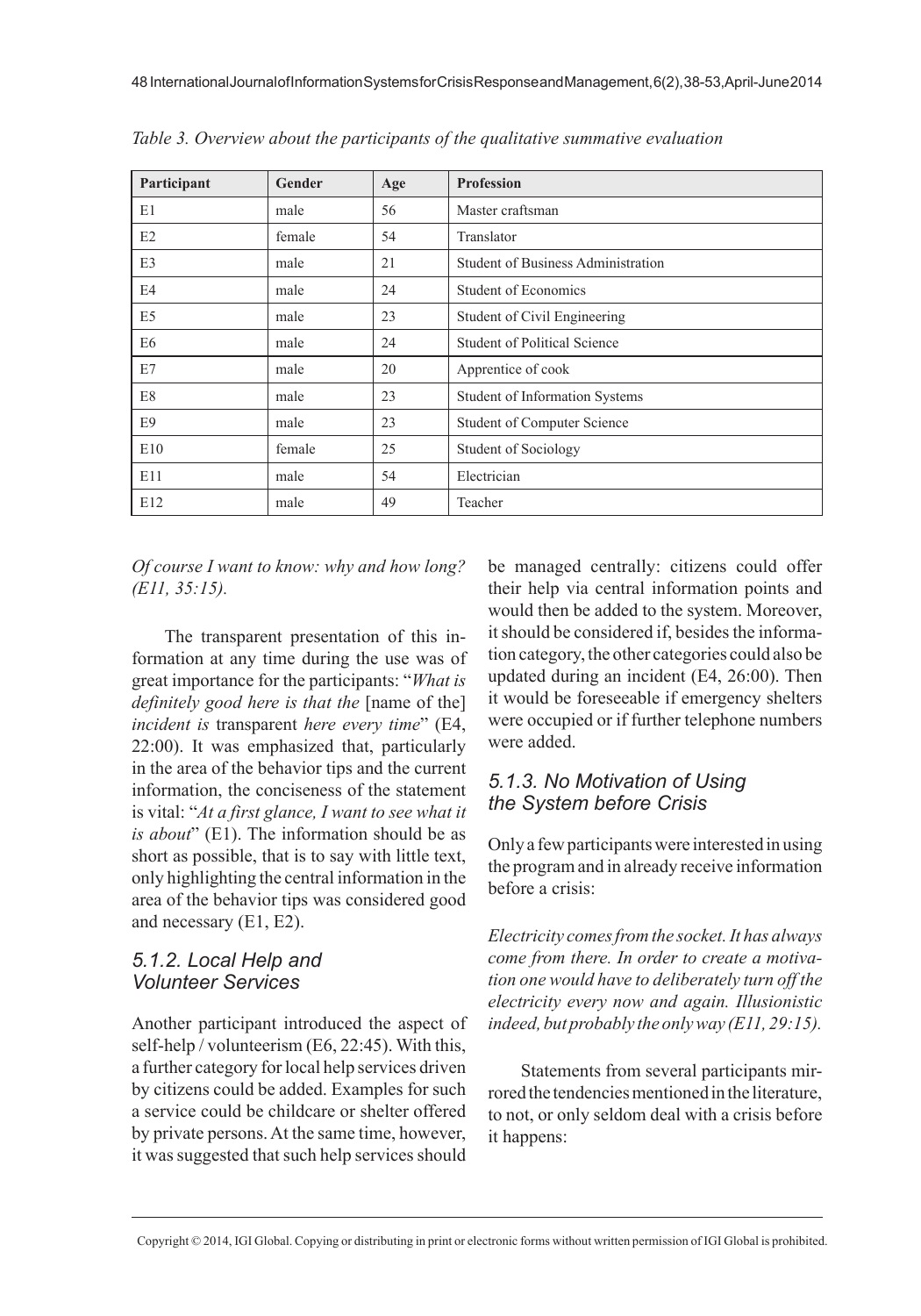| <b>Phase</b>    | <b>Description</b>                                                                                                         |  |
|-----------------|----------------------------------------------------------------------------------------------------------------------------|--|
| 1. Introduction | - Description of a blackout scenario<br>- Description of possible problems within that scenario                            |  |
| 2. Concept      | - Presentation of the Concept<br>- Walkthrough                                                                             |  |
| 3. Questions    | - Usability<br>- Usefulness of categories<br>- Complete information<br>- Motivation of using it<br>- Problems / extensions |  |

*Table 4. Concept of the evaluation* 

*I then have this tool, so that in case of an emergency: when I click there I know how to behave optimally (E12).* 

In the opinion of the respondents, it does not seem possible to motivate people to deal with risk preparation. Certain incentives also need to be created to deal with such a program. The idea was expressed (E3, E9) that social networks offer an appropriate way for spreading the application because they are used by those affected by a crisis. The publication of that information on Facebook or Twitter with a link to the app download would be appropriate. At the same time, concerns regarding their reliability and trustworthiness, and the users trust in them, were expressed (E12). Two participants (E4, 29:00, E6, 30:01) had the idea that such a tool could be pre-installed on all new devices, similar to emergency numbers. A further suggestion was to combine text messages linking to the application (E3).

#### *5.1.4. Sources of Information*

There is a clear result that information about the broker of a piece of information is of great importance to the participants:

#### *You want to know from whom the information is (E12).*

In order to promote the use of the program, it was also suggested to eventually extend the problem areas so that it could be used in everyday life and the users could already get used to the program (E7, 13:30). The uncertainty regarding the availability of an Internet connection was also addressed. A respondent noted that laptops were less important than smartphones, because the use of smartphones is more widespread and they are better integrated into everyday life (E7, 14:30). Finally, the distribution of smartphones and laptops was seen negatively (E10, 37:30). Clearly, not every person affected has such a device at hand and that is why the concept can at best be a supplement to existing ways of communication.

#### *5.1.5. Summary: When, How Long and Who*

All in all, the evaluation revealed that the concept was considered useful by all participants. The design was said to be optimizable in parts, however, it was adequate and appropriate for the objective. All participants stated that either one or maybe even all information categories would be useful. Almost all participants could imagine using the suggested concept, if it was implemented adequately. But at the same time they mentioned at the beginning not to deal with such information before a power outage. Especially displaying the relevant information for those affected (when, how long), the information sources (for rating) and helping to spread the information was of high importance.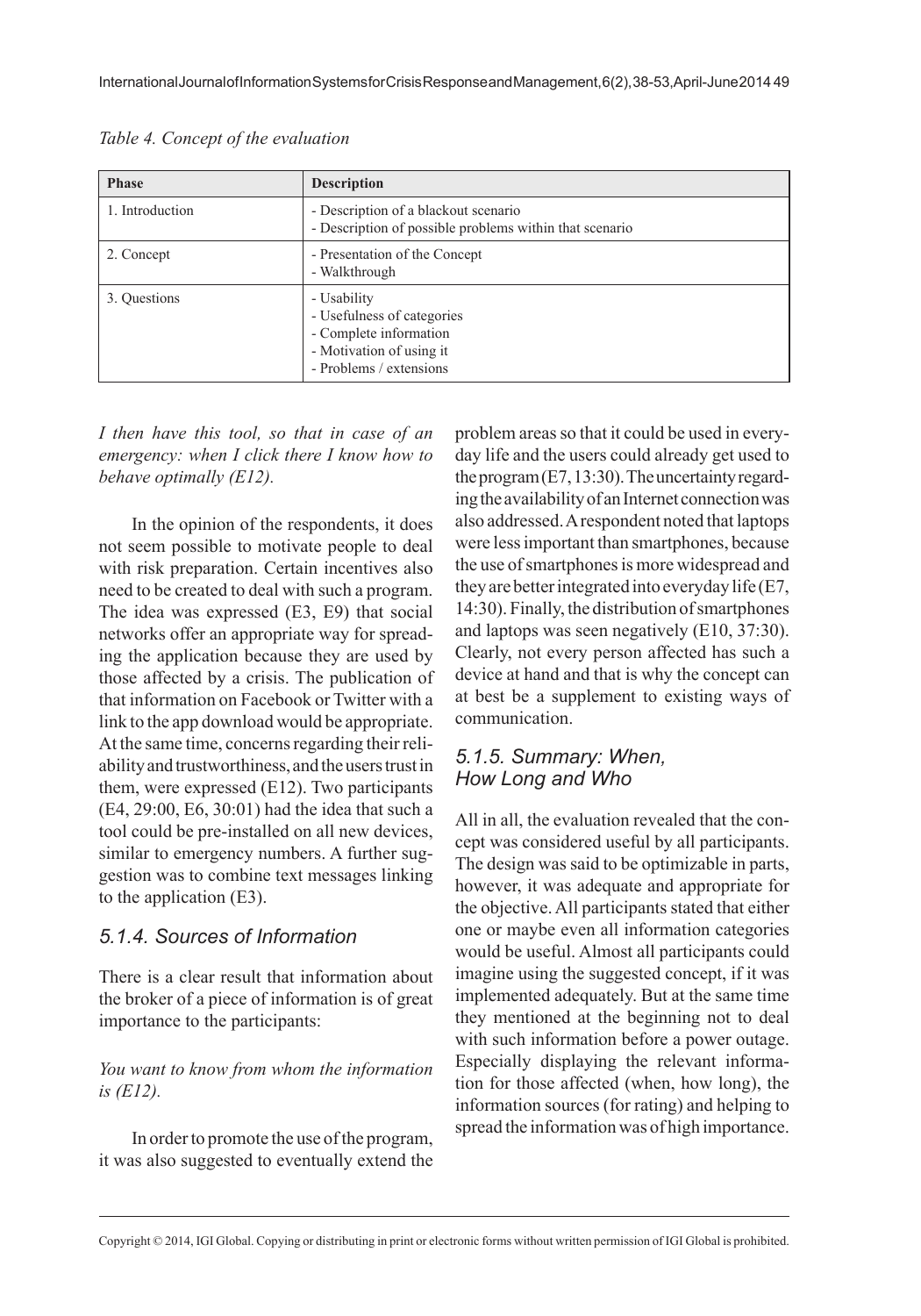# **6. CONCLUSION**

The aim of this paper is to discuss the use of information technology for power outage communication to the public. Based on previous work, the perception of power outages by the population, their information needs and the availability of communication infrastructures are summarized. Based on these requirements for citizen communication, the paper presents a concept of a crisis application providing relevant information, which was realized as a prototype in order to evaluate its acceptance.

The probability for power outages in Western Europe is very low. However, if a power outage occurs, a need for information on behalf of the population will emerge. At the same time, several types of communication media will not be available, so that others will then be overloaded (Birkmann et al., 2010; Deutscher Bundestag, 2011) due to increased use. In order to eliminate this dilemma, it seems to be reasonable to automatically provide relevant information for the citizens in addition to dialogic communication. This would aim to cover the information demands of the population, as well as reduce the overload of other communication media. For instance it could dramatically decrease the number of phone calls made to emergency hotlines. Mobile smartphone applications used on battery-powered devices are one possibility in order to support information management during power outages. Derived from the requirements we identified, a concept and its manifestation in a mobile application for providing relevant information has been presented and, later on, has been evaluated with potential users.

The ICT-based concept for blackout communication 'BlaCom', presented in this work, for mobile devices (laptop, smartphone, tablet computer) includes (1) general information (e.g. recommendations for action during power outages), (2) location-specific information (e.g. the duration of the outage or specific warnings, surrounding contact points, emergency accommodations, help request) and (3) setting-specific information (people with specific needs, like dialysis patients, people with little children or older people) about the current crisis situation, in order to provide relevant information and to reduce the amount of data that needs to be transferred. The evaluation revealed that especially the reason and the expected duration of the power outage are of great interest. It also became clear that the motivation to proactively inform the population is not existent. One possibility to deal with this problem is to integrate the functions into an emergency services app that also allows people to be located in case of emergencies and therefore might provide a motivation. Another possibility is to integrate the app into smart metering applications, provided by energy network operators. But organizations responsible for infrastructures should, at any rate, make their critical information available for smartphones. Identifying the sources to establish trust in the future was seen as important. Furthermore, the availability of the Internet was mentioned as a potential problem. As a consequence it must be stated that the concept can only be used as a supplement to other communication channels.

This work has limitations: First, it focused on the situation in Western Europe. In other parts of the world the status of energy networks and the information needs of the public may be different. Second, the concept was tested with a rather small group of citizen (n=12), just in order to get some feedback about the general conceptual decisions. In future work the concept might be refined by an energy network operator and tested with a higher amount of people. Third, smartphones do not (yet) cover the entire public, so that, at present, the population can only be reached partially. As a consequence our concept cannot be seen as a comprehensive solution but as an additional form of communication, which, in a simple way, enables to make use of the time span between normal operation and overload of mobile communications in order to meet special information needs of the population and to reduce the number of phone calls at hotlines as well as their work load. To efficiently make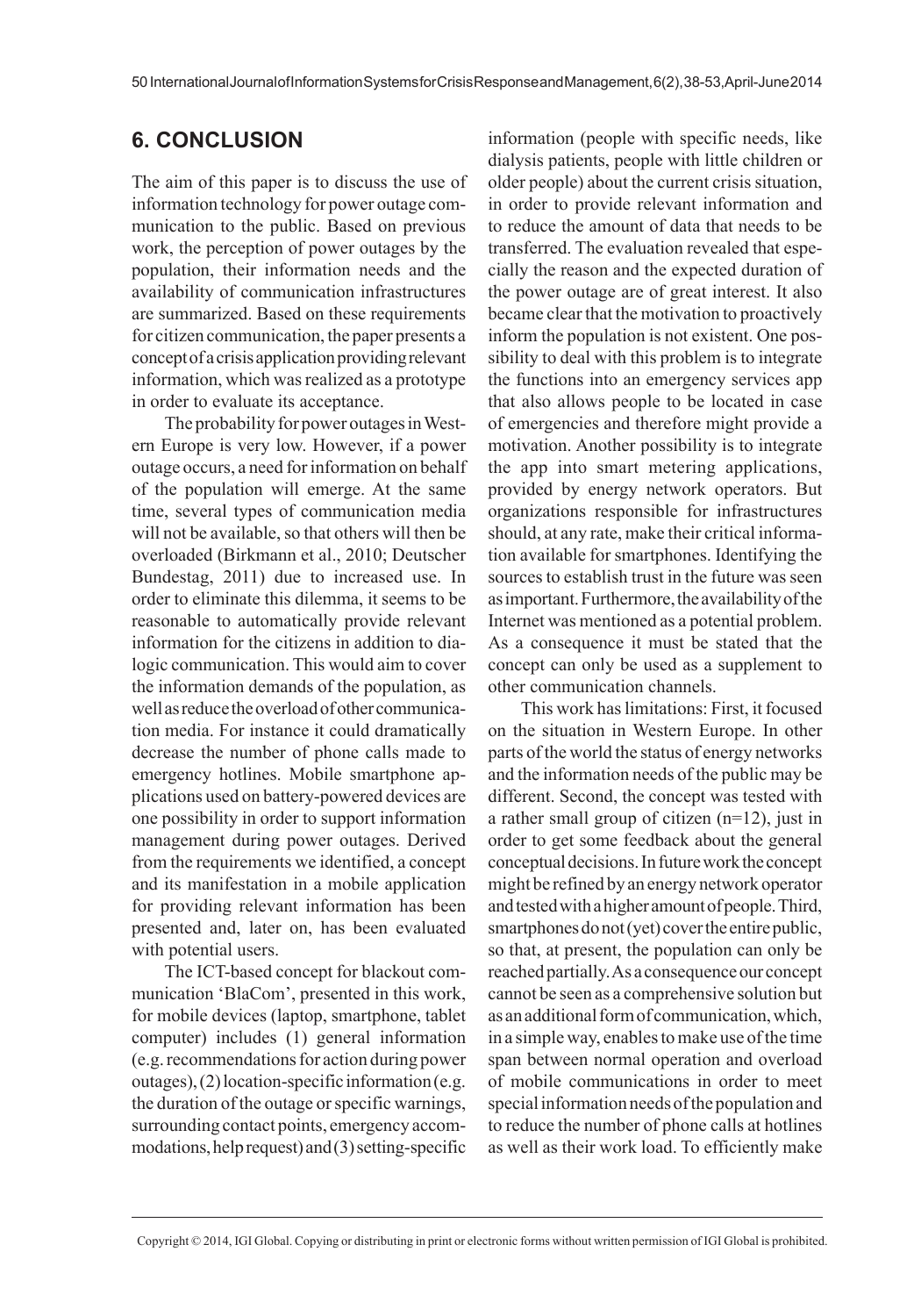use of the limited infrastructure capacity for a longer time the reservation of bandwidth from mobile networks by power suppliers would be conceivable. Fourth, people are also communicating with family and friends, which has not been covered by this concept. This contribution just focuses on alert messages to the population. Despite the restrictions such a concept, in our opinion, is reasonable because, if mobile communication is possible, concepts are needed for using the network more efficiently.

Before establishing the concept for power suppliers and emergency services as well as in everyday life of the population further research is necessary, especially regarding the question on how the population can be motivated for prevention measures and to proactively use such an application. The pre-installation of warning applications (e.g. in Google Maps), the integration of the functionalities in a dedicated emergency services application, which additionally enables the localization of citizens in crisis situations, or the integration into smart-metering-applications, which are provided by power suppliers, could be possible. By integrating such concepts into applications already established in the population the obstacle for the intrinsically motivated use could be overcome more easily.

# **ACKNOWLEDGMENT**

We like to thank the participants of our study for their fruitful comments. This paper is an enhanced and improved version of a paper presented at the 2013 International ISCRAM Conference (Reuter, 2013) as well as at the 2013 GI Conference (Reuter & Ludwig, 2013). This research has been financed by the projects 'InfoStrom', funded by a grant of the German Federal Ministry for Education and Research (No. 13N10712), as well as the project 'Emer-Gent', funded by a grant of the European Union (FP7 No. 608352).

# **REFERENCES**

Al-Akkad, A., Ramirez, L., Denef, S., Boden, A., Wood, L., Büscher, M., & Zimmermann, A. (2013). "Reconstructing Normality": The Use of Infrastructure Leftovers in Crisis Situations As Inspiration for the Design of Resilient Technology. In *Proceedings of the Australian Computer-Human Interaction Conference* (pp. 457–466).

Andersen, P. A., & Spitzberg, B. H. (2009). Myth and Maxims of Risk and Crisis Communication. In R. L. Heath & D. O'Hair (Eds.), *Handbook of Crisis Communication* (pp. 206–226). New York: Routledge.

Birkmann, J., Bach, C., Guhl, S., Witting, M., Welle, T., & Schmude, M. (2010). *State of the Art der Forschung zur Verwundbarkeit Kritischer Infrastrukturen am Beispiel Strom / Stromausfall. Risk Management*. Berlin, Germany. Retrieved from <http://www.sicherheit-forschung.de/schriftenreihe>

Bundesverwaltungsamt. (2001). *Zweiter Gefahrenbericht der Schutzkomission beim Bundesminister des Inneren - Bericht über mögliche Gefahren für die Bevölkerung bei Großkatastrophen und im Verteidigungsfall* (Zivilschut.). Bundesverwaltungsamt.

Coombs, W. T. (2009). Conceptualizing Crisis Communication. In R. L. Heath & D. O'Hair (Eds.), *Handbook of Risk and Crisis Communication* (pp. 99–118). New York: Routledge.

Deutscher Bundestag. (2011). *Gefährdung und Verletzbarkeit moderner Gesellschaften – am Beispiel eines großräumigen und langandauernden Ausfalls der Stromversorgung* (T. Petermann, H. Bradke, A. Lüllmann, M. Poetzsch, & U. Riehm, Eds.).

Federal Communications Commission. (2013). Consumer Guide: Wireless Emergency Alerts (WEA). Retrieved from [http://transition.fcc.gov/](http://transition.fcc.gov/cgb/consumerfacts/wea.pdf) [cgb/consumerfacts/wea.pdf](http://transition.fcc.gov/cgb/consumerfacts/wea.pdf)

Geenen, E. M. (2009). Warnung der Beölkerung. In Schutzkommission beim Bundesminister des Inneren (Ed.), Gefahren und Warnung (pp. 61–102). Bonn.

Helsloot, I., & Beerens, R. (2009). Citizens' response to a large electrical power out-age in the Netherlands in 2007. *Journal of Contingencies and Crisis Management*, *17*(1), 64–68. doi[:10.1111/j.1468-](http://dx.doi.org/10.1111/j.1468-5973.2009.00561.x) [5973.2009.00561.x](http://dx.doi.org/10.1111/j.1468-5973.2009.00561.x)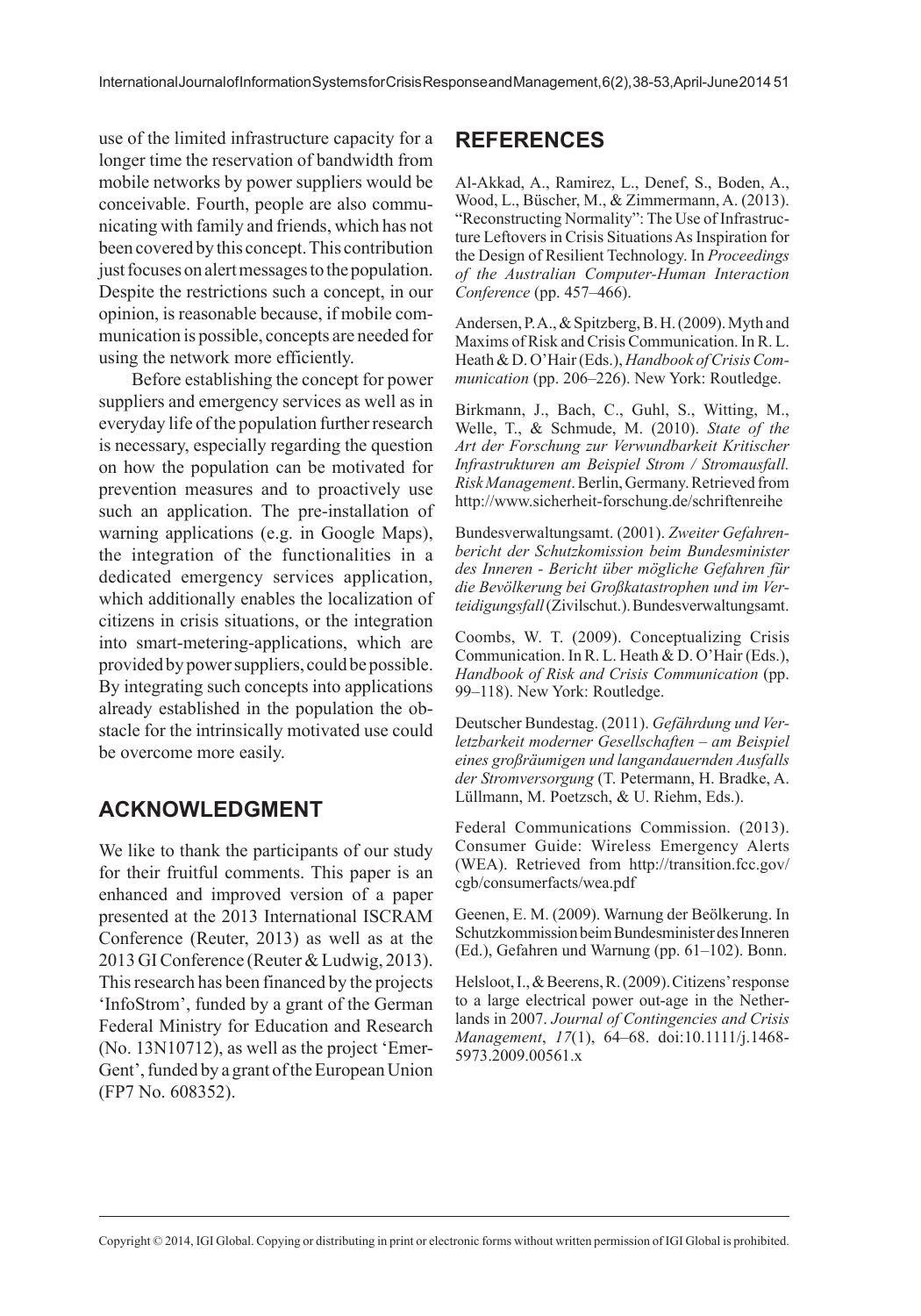Hiete, M., Merz, M., Trinks, C., Grambs, W., & Thiede, T. (2010). Krisenmanagement Stromausfall (Langfassung) - Krisenmanagement bei einer großflächigen Unterbrechung der Stromversorgung am Beispiel Baden-Württemberg. (Innenministerium Baden-Württemberg & Bundesamt für Bevölkerungsschutz und Katastrophenhilfe, Eds.). Stuttgart.

Holenstein, M., & Küng, L. (2008). Stromausfall was denkt die Bevölkerung. *Sicherheit, 2008*(3), 61.

Hossmann, T., Legendre, F., Carta, P., Gunningberg, P., & Rohner, C. (2011). Twitter in Disaster Mode : Opportunistic Communication and Distribution of Sensor Data in Emergencies. In *Proceedings of ExtremeCom* (pp. 1–6). Manaus, Brazil: ACM Press. doi[:10.1145/2414393.2414394](http://dx.doi.org/10.1145/2414393.2414394)

Jennex, M. E. (2004). Emergency Response Systems: The Utility Y2K Experience. [JITTA]. *Journal of Information Technology Theory and Application*, *6*(3), 85–102.

Jennex, M. E. (2010). Implementing Social Media in Crisis Response Using Knowledge Management. [IJISCRAM]. *International Journal of Information Systems for Crisis Response and Management*, *2*(4), 20–32. doi[:10.4018/jiscrm.2010100102](http://dx.doi.org/10.4018/jiscrm.2010100102)

Jennex, M. E. (2012). Social Media – Viable for Crisis Response? Experience from the Great San Diego/ Southwest Blackout. [IJISCRAM]. *International Journal of Information Systems for Crisis Response and Management*, *4*(2), 54–68. doi:[10.4018/jis](http://dx.doi.org/10.4018/jiscrm.2012040104)[crm.2012040104](http://dx.doi.org/10.4018/jiscrm.2012040104)

Klafft, M. (Ed.). (2014). *Current Issues in Crisis Communication and Alerting*. Fraunhofer Verlag.

Klauser, R., Pipek, V., & Rusch, G. (2008). *Störfall-Kommunikation*. Siegen: Interner Bericht des Instituts für Medienforschung der Universität Siegen.

Latonero, M., & Shklovski, I. (2011). Emergency Management, Twitter, and Social Media Evangelism. [IJISCRAM]. *International Journal of Information Systems for Crisis Response and Management*, *3*(4), 1–16. doi:[10.4018/jiscrm.2011100101](http://dx.doi.org/10.4018/jiscrm.2011100101)

Ley, B., Ludwig, T., Pipek, V., Randall, D., Reuter, C., & Wiedenhoefer, T. (2014). Information and Expertise Sharing in Inter-Organizational Crisis Management. [JCSCW]. *Computer Supported Cooperative Work: The Journal of Collaborative Computing*, *23*(4-6), 347–387. doi[:10.1007/s10606-014-9205-2](http://dx.doi.org/10.1007/s10606-014-9205-2)

Ley, B., Pipek, V., Reuter, C., & Wiedenhoefer, T. (2012). Supporting Improvisation Work in Inter-Organizational Crisis Management. In *Proceedings of the Conference on Human Factors in Computing Systems (CHI)* (pp. 1529–1538). Austin, USA: ACM Press. doi:[10.1145/2207676.2208617](http://dx.doi.org/10.1145/2207676.2208617)

Lorenz, D. F. (2010). *Kritische Infrastrukturen aus Sicht der Bevölkerung*. Forschungsforum Öffentliche Sicherheit der FU Berlin. Retrieved from [http://www.](http://www.sicherheit-forschung.de/schriftenreihe/) [sicherheit-forschung.de/schriftenreihe/](http://www.sicherheit-forschung.de/schriftenreihe/)

Menski, U., & Gardemann, J. (2008). *Auswirkungen des Ausfalls Kritischer Infrastrukturen auf den Ernährungssektor am Beispiel des Stromausfalls im Münsterland im Herbst 2005*. Münster: Fachhochschule Münster. Retrieved from [http://www.](http://www.hb.fh-muenster.de/opus/fhms/volltexte/2011/677/pdf/Stromausfall_Muensterland.pdf) [hb.fh-muenster.de/opus/fhms/volltexte/2011/677/](http://www.hb.fh-muenster.de/opus/fhms/volltexte/2011/677/pdf/Stromausfall_Muensterland.pdf) [pdf/Stromausfall\\_Muensterland.pdf](http://www.hb.fh-muenster.de/opus/fhms/volltexte/2011/677/pdf/Stromausfall_Muensterland.pdf)

MissionMode. (2012a). 15 Disaster and Crisis Apps for iPhone and iPad. Retrieved from [http://blog.](http://blog.missionmode.com/blog/15-disaster-and-crisis-apps-for-iphone-and-ipad.html) [missionmode.com/blog/15-disaster-and-crisis-apps](http://blog.missionmode.com/blog/15-disaster-and-crisis-apps-for-iphone-and-ipad.html)[for-iphone-and-ipad.html](http://blog.missionmode.com/blog/15-disaster-and-crisis-apps-for-iphone-and-ipad.html)

MissionMode. (2012b). 15 Disaster and Crisis Apps for Android. Retrieved from [http://blog.mis](http://blog.missionmode.com/blog/15-disaster-and-crisis-apps-for-android.html)[sionmode.com/blog/15-disaster-and-crisis-apps](http://blog.missionmode.com/blog/15-disaster-and-crisis-apps-for-android.html)[for-android.html](http://blog.missionmode.com/blog/15-disaster-and-crisis-apps-for-android.html)

Niebla, C. P., Chaves, J. M., Ramirez, J., Mendes, M., & Ferrer, M. (2012). The Benefits of Alerting System Based on Standardised Libraries. In *Proceedings of the International Disaster and Risk Conference* (pp. 557–560).

Nielsen, J. (1993). *Usability Engineering*. San Francisco, USA: Morgan Kaufmann.

Nilges, J., Balduin, N., & Dierich, B. (2009). Information and Communication Platform for Crisis Management (IKK). In *Proceedings of the International Conference and Exhibition on Electricity Distribution (CIRED)*. Prague, Czech Republic. Retrieved from [http://ieeexplore.ieee.](http://ieeexplore.ieee.org/xpl/articleDetails.jsp?tp=&arnumber=5255837&contentType=Conference+Publications&sortType=asc_p_Sequence&filter=AND(p_IS_Number:5255237)&pageNumber=24) [org/xpl/articleDetails.jsp?tp=&arnumber=5255](http://ieeexplore.ieee.org/xpl/articleDetails.jsp?tp=&arnumber=5255837&contentType=Conference+Publications&sortType=asc_p_Sequence&filter=AND(p_IS_Number:5255237)&pageNumber=24) [837&contentType=Conference+Publications&](http://ieeexplore.ieee.org/xpl/articleDetails.jsp?tp=&arnumber=5255837&contentType=Conference+Publications&sortType=asc_p_Sequence&filter=AND(p_IS_Number:5255237)&pageNumber=24) [sortType=asc\\_p\\_Sequence&filter=AND\(p\\_IS\\_](http://ieeexplore.ieee.org/xpl/articleDetails.jsp?tp=&arnumber=5255837&contentType=Conference+Publications&sortType=asc_p_Sequence&filter=AND(p_IS_Number:5255237)&pageNumber=24) [Number:5255237\)&pageNumber=24](http://ieeexplore.ieee.org/xpl/articleDetails.jsp?tp=&arnumber=5255837&contentType=Conference+Publications&sortType=asc_p_Sequence&filter=AND(p_IS_Number:5255237)&pageNumber=24)

Palen, L., & Liu, S. B. (2007). Citizen communications in crisis: anticipating a future of ICT-supported public participation. In *Proceedings of the Conference on Human Factors in Computing Systems (CHI)* (pp. 727–736). San Jose, USA: ACM Press. doi[:10.1145/1240624.1240736](http://dx.doi.org/10.1145/1240624.1240736)